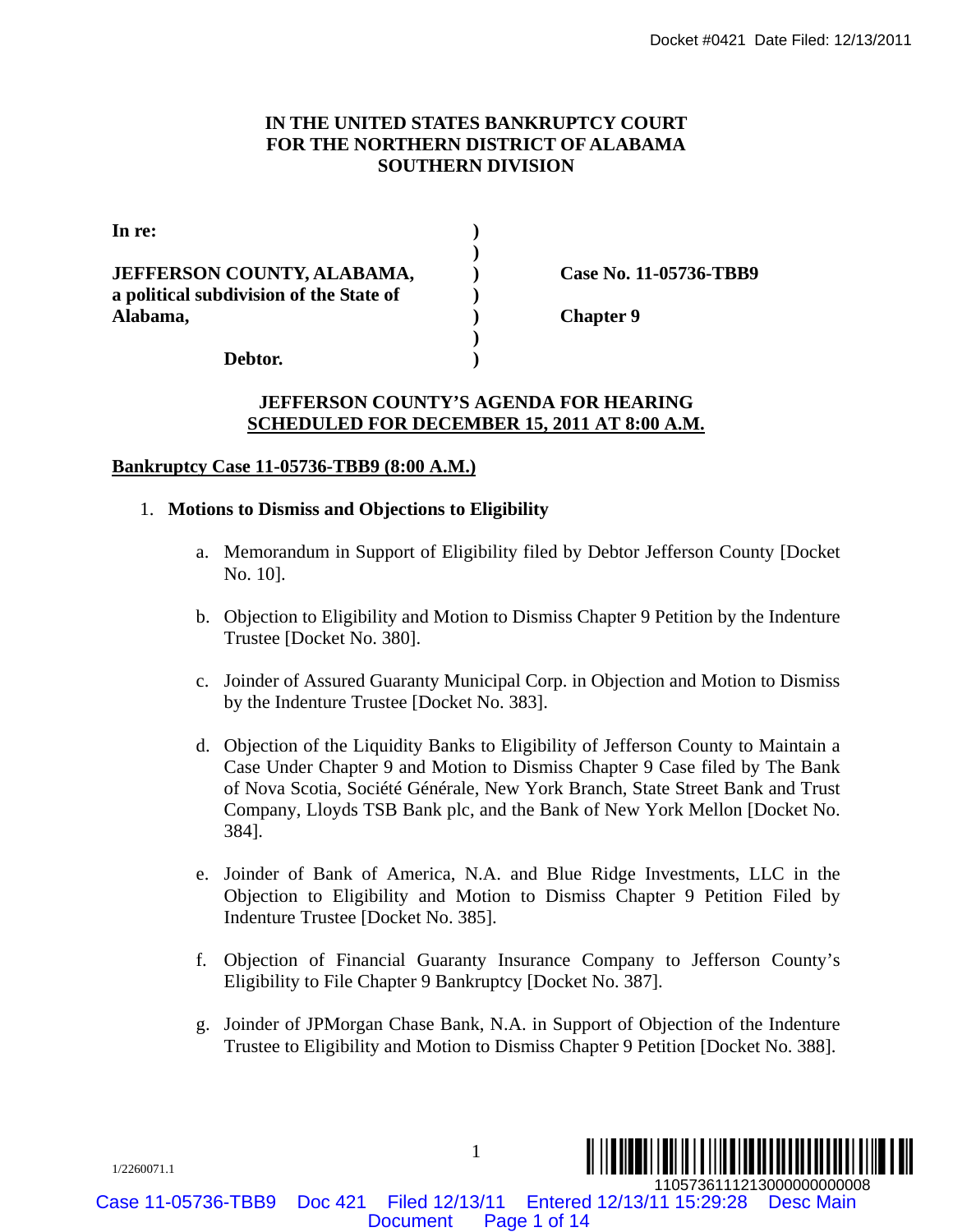- h. Objection of Jeffrey Weissman, D.D.S., Jeffrey Weissman, D.D.S., P.C., and Keith Shannon to Chapter 9 Petition of Jefferson County, Alabama [Docket No. 390].
- i. Jefferson County's Reply Brief in Further Support of Eligibility [Docket No. 418].

### **JEFFERSON COUNTY OBJECTS TO THE MOTIONS TO DISMISS AND MAINTAINS THAT IT IS ELIGIBLE FOR CHAPTER 9 PURSUANT TO APPLICABLE LAW.**

Respectfully submitted this the 13<sup>th</sup> day of December, 2011.

By: /s/ Jay R. Bender **BRADLEY ARANT BOULT CUMMINGS LLP**  J. Patrick Darby Joseph B. Mays Dylan Black Jay R. Bender One Federal Place 1819 Fifth Avenue North Birmingham, Alabama 35203 Telephone: (205) 521-8000 Facsimile: (205) 521-8500 Email: pdarby@babc.com, jmays@babc.com, dblack@babc.com, jbender@babc.com

-*and*-

#### **KLEE, TUCHIN, BOGDANOFF & STERN LLP**

Kenneth N. Klee (*pro hac vice*) Lee R. Bogdanoff (*pro hac vice*) David M. Stern (*pro hac vice*) Robert J. Pfister (*pro hac vice*) 1999 Avenue of the Stars, Thirty-Ninth Floor Los Angeles, California 90067 Telephone: (310) 407-4000 Facsimile: (310) 407-9090 Email: kklee@ktbslaw.com, lbogdanoff@ktbslaw.com, dstern@ktbslaw.com, rpfister@ktbslaw.com

*Counsel For Jefferson County, Alabama*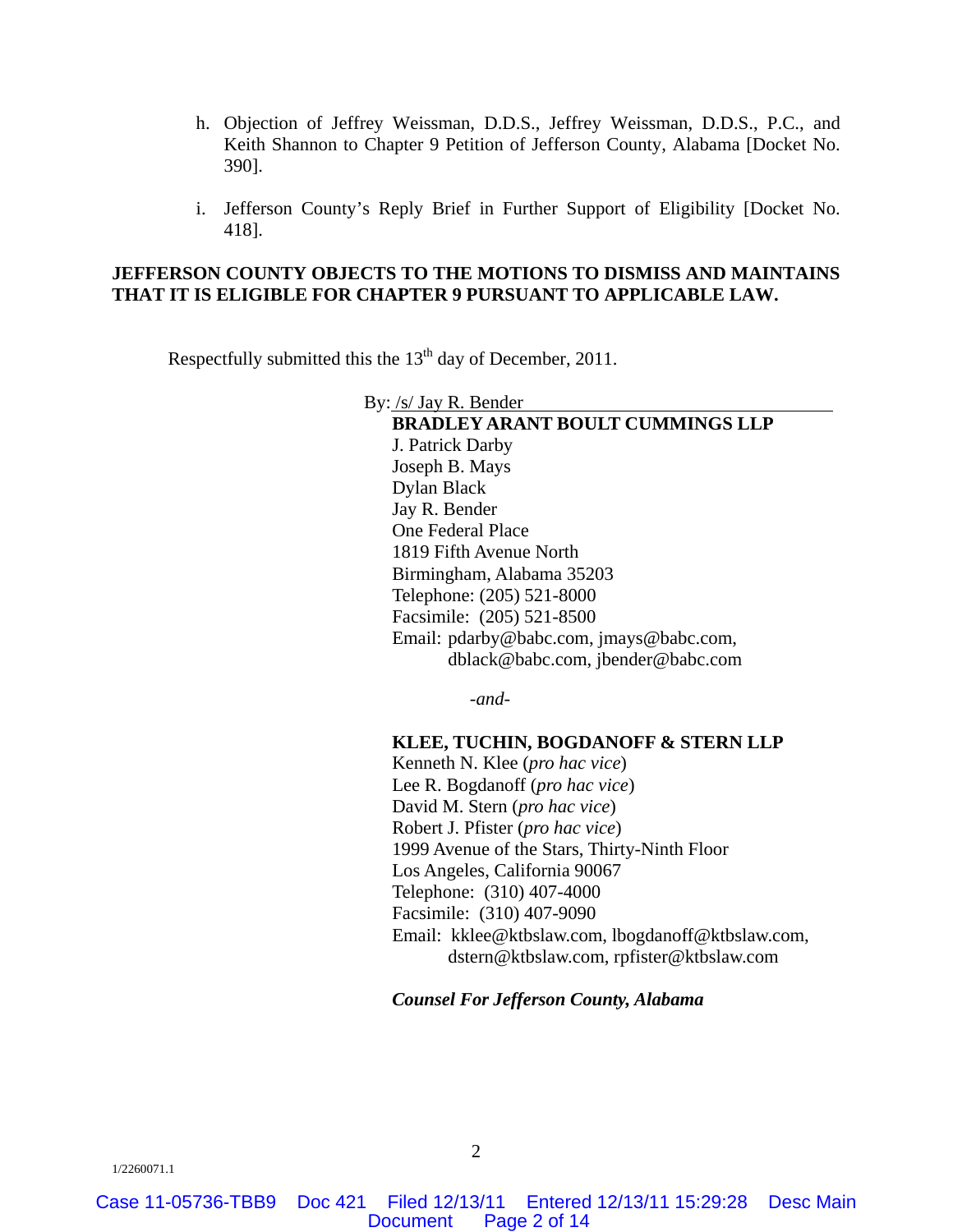### **CERTIFICATE OF SERVICE**

I hereby certify that on December 13, 2011, a copy of the foregoing was served upon all parties identified on the attached service list by the means specified therein.

> /s/ Jay Bender OF COUNSEL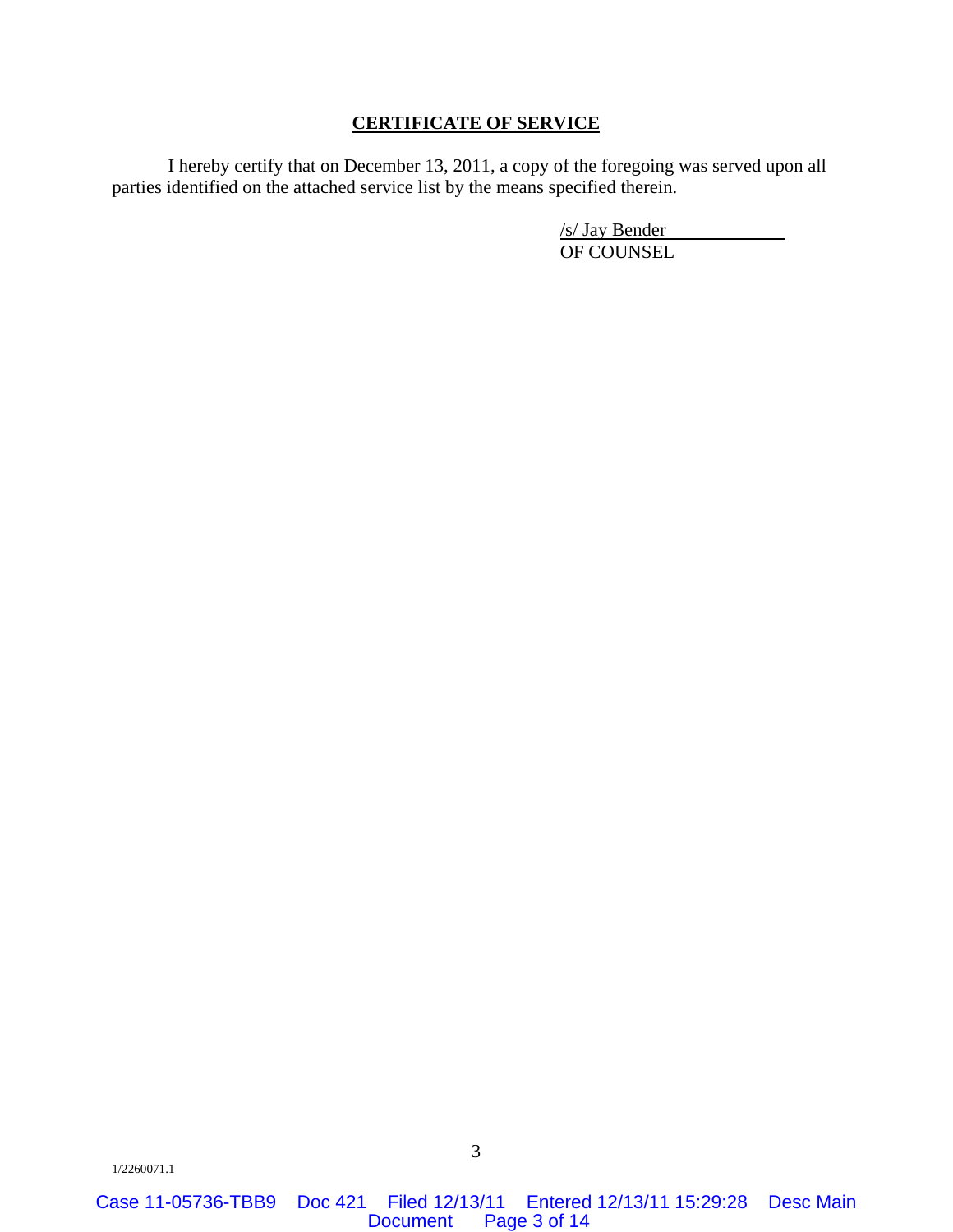## **MASTER SERVICE LIST**

### **VIA E-MAIL:**

| Jefferson County, Alabama<br>c/o Patrick Darby<br>c/o Jay Bender<br><b>Bradley Arant Boult Cummings LLP</b><br>1819 Fifth Avenue North<br>Birmingham, AL 35203<br>pdarby@babc.com<br>jbender@babc.com                                                                                                                                                                          | Jefferson County Special Counsel<br>J.F. "Foster" Clark, Esq.<br>Balch & Bingham, LLC<br>1901 6th Avenue North<br>2600 AmSouth Harbert Plaza<br>Birmingham, AL 35203-4644<br>fclark@balch.com                                                                                                                           |
|--------------------------------------------------------------------------------------------------------------------------------------------------------------------------------------------------------------------------------------------------------------------------------------------------------------------------------------------------------------------------------|-------------------------------------------------------------------------------------------------------------------------------------------------------------------------------------------------------------------------------------------------------------------------------------------------------------------------|
| Jefferson County, Alabama<br>c/o Kenneth Klee<br>c/o Lee Bogdanoff<br>Klee, Tuchin, Bogdanoff & Stern, LLP<br>1999 Avenue of the Stars, Thirty-Ninth Floor<br>Los Angeles, CA 90067-5061<br>kklee@ktbslaw.com<br>lbogdanoff@ktbslaw.com                                                                                                                                        | Jefferson County Special Counsel<br>J. Hobson Presley, Jr.<br>Presley Burton & Collier, LLC<br>2801 Highway 280 South, Suite 700<br>Birmingham, AL 35223-2483<br>hpresley@presleyllc.com                                                                                                                                |
| Jefferson County Attorney<br>Jeffrey M. Sewell, County Attorney<br>Room 280, Jefferson County Courthouse<br>716 North Richard Arrington Jr. Blvd.<br>Birmingham, AL 35203<br>$sewell$ j@jccal.org                                                                                                                                                                              | Bankruptcy Administrator for the Northern District<br>of Alabama (Birmingham)<br>Office of the Bankruptcy Administrator<br>c/o J. Thomas Corbett, Esq.<br><b>United States Bankruptcy Court</b><br>Robert S. Vance Federal Building<br>1800 5th Ave. North<br>Birmingham AL 35203<br>Thomas_Corbett@alnaba.uscourts.gov |
| The Bank of New York Mellon, as Indenture<br>Trustee<br>c/o Gerald F. Mace<br>c/o Michael R. Paslay<br>c/o Davie E. Lemke, Esq.<br>c/o Ryan K. Cochran, Esq.<br>Waller Lansden Dortch & Davis, LLP<br>511 Union Street, Suite 2700<br>Nashville, TN 37219<br>Gerald.Mace@wallerlaw.com<br>Mike.Paslay@wallerlaw.com<br>David.Lemke@wallerlaw.com<br>Ryan.Cochran@wallerlaw.com | The Bank of New York Mellon, as Indenture<br>Trustee<br>c/o Larry Childs, Esq.<br>c/o Brian J. Malcom, Esq.<br>Waller Lansden Dortch & Davis, LLP<br>Regions Harbert Plaza<br>1901 Sixth Avenue North, Suite 1400<br>Birmingham, AL 35203<br>Larry.Childs@wallerlaw.com<br>Brian.Malcom@wallerlaw.com                   |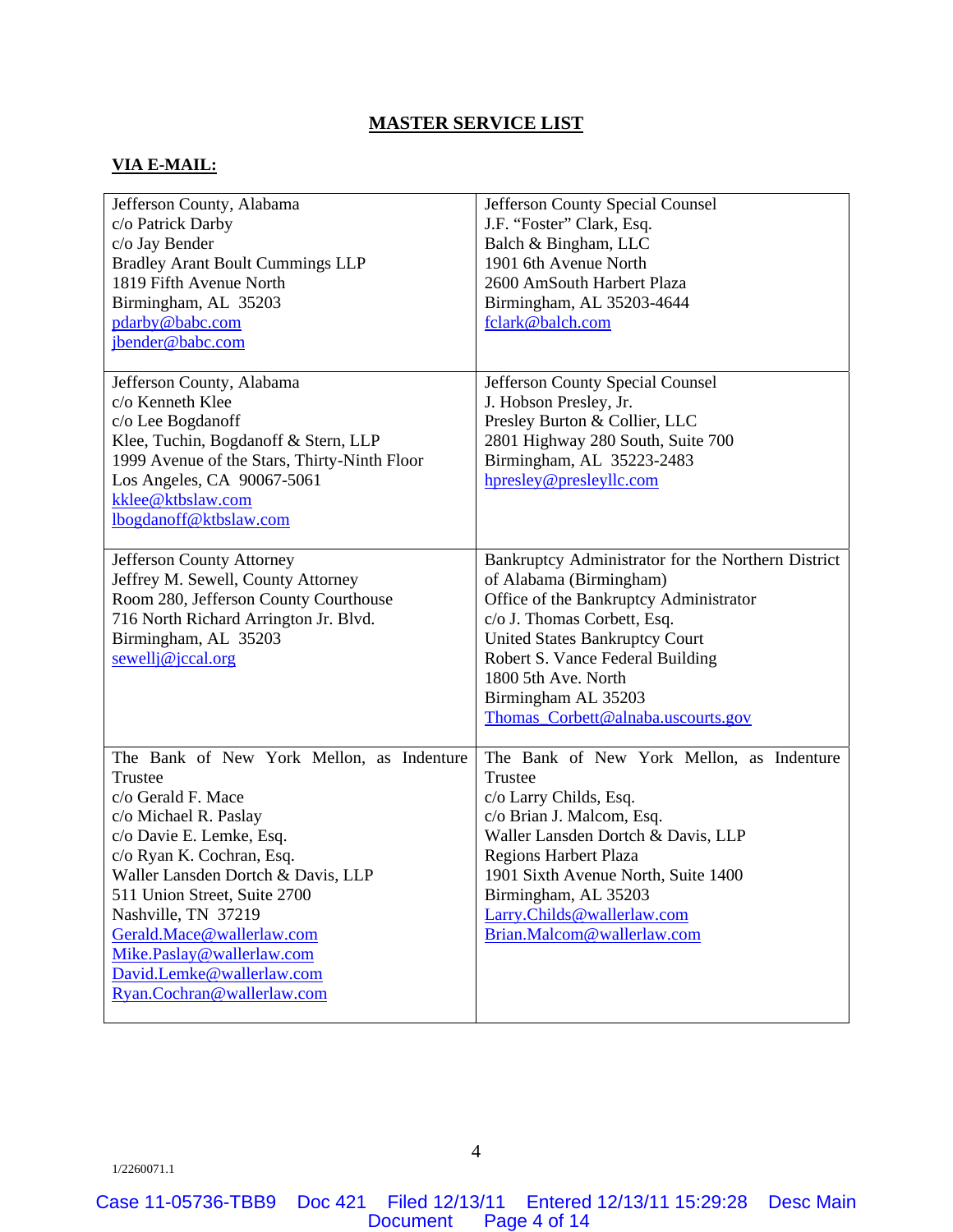| U.S. Bank, National Association, as Paying Agent | JPMorgan Chase Bank, as Liquidity Agent |
|--------------------------------------------------|-----------------------------------------|
| 2204 Lakeshore Drive Suite 302                   | c/o Steve Fuhrman                       |
| Mail Code: EX-AL-WWPH                            | Simpson Thacher & Bartlett LLP          |
| Homewood, AL 35209                               | 425 Lexington Avenue                    |
| felicia.cannon@usbank.com                        | New York, New York 10017                |
|                                                  | sfuhrman@stblaw.com                     |
|                                                  |                                         |
| Bank of America, N.A.                            | The Bank of New York Mellon             |
| c/o David L. Eades                               | c/o Thomas C. Mitchell                  |
| c/o Daniel G. Clodfelter                         | Orrick, Herrington & Sutcliffe LLP      |
| c/o David S. Walls                               | The Orrick Building                     |
| Moore & Van Allen, PLLC                          | 405 Howard Street                       |
| 100 North Tryon Street, Suite 4700               | San Francisco, CA 94105-2669            |
| Charlotte, NC 28202-4003                         | tcmitchell@orrick.com                   |
| davideades@mvalaw.com                            |                                         |
| danclodfelter@mvalaw.com                         |                                         |
| davidwalls@mvalaw.com                            |                                         |
|                                                  |                                         |
| Blue Ridge Investments, LLC                      | The Bank of New York Mellon             |
| Affiliate of Bank of America, N.A.               | Sirote & Permut, P.C.                   |
| c/o David L Eades                                | c/o Stephen B. Porterfield              |
| c/o Daniel G. Clodfelter                         | c/o Donald Wright                       |
| c/o David S. Walls                               | 2311 Highland Avenue South              |
| Moore & Van Allen, PLLC                          | Birmingham, AL 35205                    |
| 100 North Tryon Street, Suite 4700               | sporterfield@sirote.com                 |
| Charlotte, NC 28202-4003                         | dwright@sirote.com                      |
| davideades@mvalaw.com                            |                                         |
| danclodfelter@mvalaw.com                         |                                         |
| davidwalls@mvalaw.com                            |                                         |
|                                                  |                                         |
| Bank of America, N.A.                            | The Bank of Nova Scotia                 |
| c/o Joe A. Joseph                                | c/o James E. Spiotto                    |
| c/o Clifton C. Mosteller                         | Chapman & Cutler LLP                    |
| Burr & Forman LLP                                | 111 West Monroe Street                  |
| 420 North 20 <sup>th</sup> Street, Suite 3400    | Chicago, IL 60603-4080                  |
| Birmingham, AL 35203                             | spiotto@chapman.com                     |
| jjoseph@burr.com                                 |                                         |
| cmostell@burr.com                                |                                         |
|                                                  |                                         |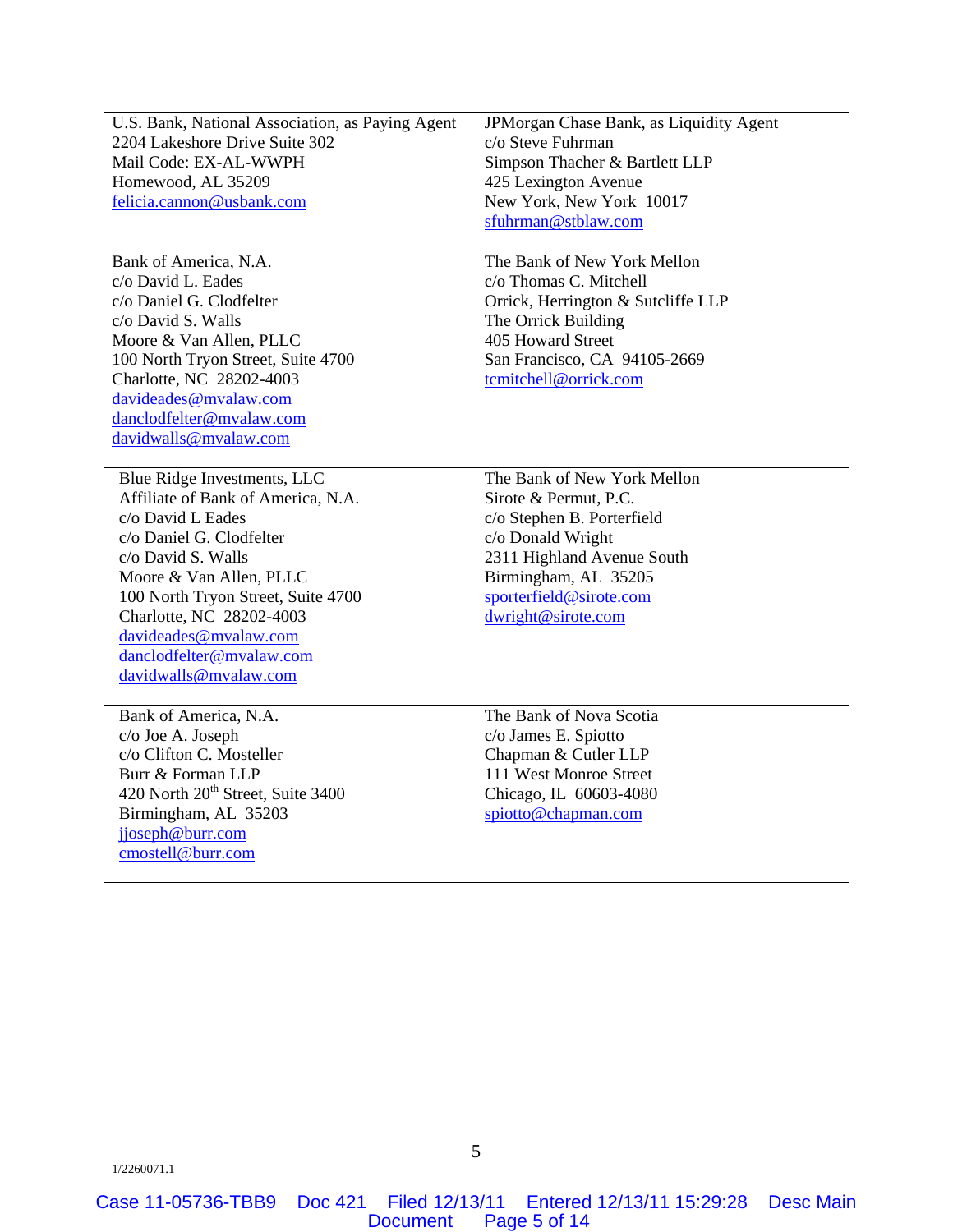| <b>State Street Bank and Trust Company</b>     | JPMorgan Chase Bank                         |
|------------------------------------------------|---------------------------------------------|
| c/o William W. Kannel                          | c/o Steve M. Fuhrman, Esq.                  |
| c/o Adrienne K. Walker                         | c/o Ian Dattner                             |
| Mintz, Levin, Cohn, Ferris, Glovsky and Popeo, | c/o Mary Beth Forshaw                       |
| P.C.                                           | c/o Elisha David Graff                      |
| <b>One Financial Center</b>                    | c/o Thomas C. Rice                          |
| Boston, MA 02111                               | Simpson Thacher & Bartlett LLP              |
| wkannel@mintz.com                              | 425 Lexington Avenue                        |
| awalker@mintz.com                              | New York, NY 10017                          |
|                                                | sfuhrman@stblaw.com                         |
|                                                | idattner@stblaw.com                         |
|                                                | mforshaw@stblaw.com                         |
|                                                | egraff@stblaw.com                           |
|                                                | trice@stblaw.com                            |
|                                                |                                             |
| <b>State Street Bank and Trust Company</b>     | <b>Regions Bank</b>                         |
| Sirote & Permut, P.C.                          | c/o Jayna Partain Lamar                     |
| c/o Stephen B. Porterfield                     | c/o J. Leland Murphree                      |
| c/o Donald Wright                              | Maynard Cooper & Gale, P.C.                 |
| 2311 Highland Avenue South                     | AmSouth/Harbert Plaza, Suite 2400           |
| Birmingham, AL 35205                           | 1901 6th Avenue North                       |
| sporterfield@sirote.com                        | Birmingham, AL 35203-2618                   |
| dwright@sirote.com                             | jlamar@maynardcooper.com                    |
|                                                | Imurphree@maynardcooper.com                 |
|                                                |                                             |
| Societe Generale                               | Regions Bank, as Trustee                    |
| c/o Mark J. Fiekers                            | c/o Brian P. Hall                           |
| c/o Joyce T. Gorman                            | Smith, Gambrell & Russell, LLP              |
| <b>Ashurst LLP</b>                             | Promenade II, Suite 3100                    |
| 1875 K Street N.W., Suite 750                  | 1230 Peachtree Street, N.E.                 |
| Washington, DC 20006                           | Atlanta, Georgia 30309-3592                 |
| mark.fiekers@ashurst.com                       | bhall@sgrlaw.com                            |
| joyce.gorman@ashurst.com                       |                                             |
|                                                |                                             |
| <b>Financial Guaranty Insurance Company</b>    | <b>Financial Guaranty Insurance Company</b> |
| c/o Aaron Power                                | c/o H. Slayton "Slate" Dabney, Jr.          |
| King & Spaulding LLP                           | c/o Scott Davidson                          |
| 1100 Louisiana                                 | King & Spaulding                            |
| Suite 400                                      | 1185 Avenue of the Americas                 |
| Houston, TX 77002-5213                         | New York, NY 10036-4003                     |
| apower@kslaw.com                               | sdabney@kslaw.com                           |
|                                                | sdavidson@kslaw.com                         |
|                                                |                                             |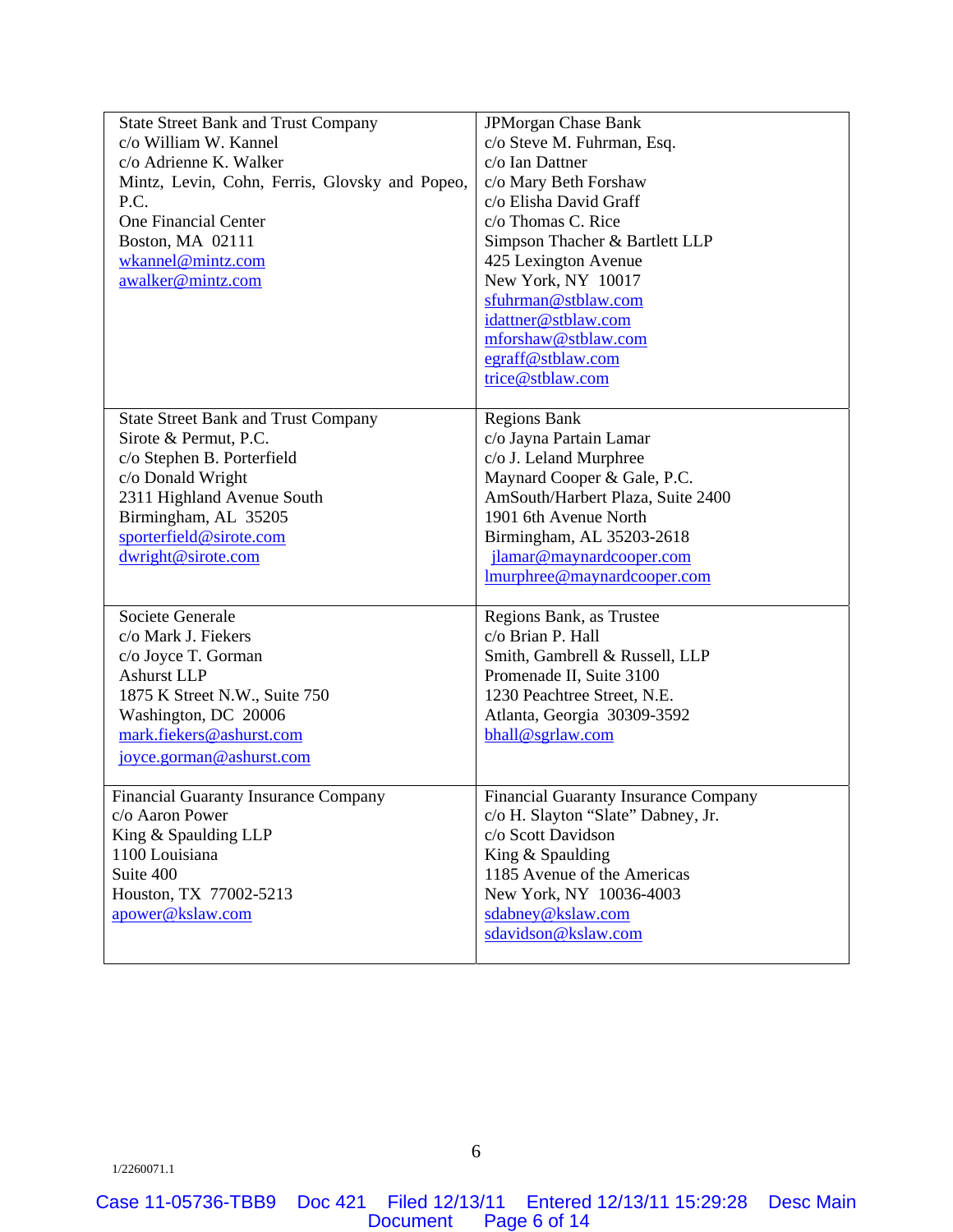| Financial Guaranty Insurance Company    | <b>Financial Guaranty Insurance Company</b>       |
|-----------------------------------------|---------------------------------------------------|
| c/o Robert K. Spotswood                 | c/o William H. Patrick, III                       |
| c/o Michael T. Sansbury                 | c/o Tristan E. Manthey                            |
| c/o Emily J. Tidmore                    | c/o Cherie Dessauer Nobles                        |
| c/o Grace L. Kipp                       | Heller, Draper, Patrick & Horn, L.L.C.            |
| Spotswood Sansom & Sansbury LLC         | 650 Poydras Street, Suite 2500                    |
| 940 Concord Center                      | New Orleans, Louisiana 70130-6103                 |
| 2100 Third Avenue North                 | wpatrick@hellerdraper.com                         |
| Birmingham, Alabama 35203               | tmanthey@hellerdraper.com                         |
| rks@spotswoodllc.com                    | cnobles@hellerdraper.com                          |
| msansbury@spotswoodllc.com              |                                                   |
| etidmore@spotswoodllc.com               |                                                   |
| gkipp@spotswoodllc.com                  |                                                   |
|                                         |                                                   |
| Assured Guaranty Municipal Corp.        | Receiver for County's Sewer System                |
| c/o Winston & Strawn LLP                | John S. Young, Jr. LLC, as Receiver               |
| Lawrence A. Larose, Esq.                | c/o Baker, Donelson, Bearman,<br>Caldwell<br>$\&$ |
| Samuel S. Kohn, Esq.                    | Berkowitz, P.C.                                   |
| Sarah L. Trum, Esq.                     | Timothy M. Lupinacci, Esq.                        |
| 200 Park Avenue                         | W. Patton Hahn, Esq.                              |
| New York, New York 10166-4193           | Max A. Moseley, Esq.                              |
| llarose@winston.com                     | Daniel J. Ferretti, Esq.                          |
| skohn@winston.com                       | Bill D. Bensinger, Esq.                           |
| strum@winston.com                       | Joe A. Conner                                     |
|                                         | 1600 Wells Fargo Tower                            |
|                                         | Birmingham, AL 35203                              |
|                                         | tlupinacci@bakerdonelson.com                      |
|                                         | phahn@bakerdonelson.com                           |
|                                         | mmoseley@bakerdonelson.com                        |
|                                         | dferretti@bakerdonelson.com                       |
|                                         | bbensinger@bakerdonelson.com                      |
|                                         |                                                   |
| <b>Assured Guaranty Municipal Corp.</b> | Receiver for County's Sewer System                |
| c/o Mark P. Williams                    | John S. Young, Jr. LLC, as Receiver               |
| Norman, Wood, Kendrick & Turner         | c/o Baker, Donelson, Bearman,<br>Caldwell<br>$\&$ |
| Financial Center – Suite 1600           | Berkowitz, P.C.                                   |
| 505 20 <sup>th</sup> Street North       | Joe A. Conner                                     |
| Birmingham, AL 35203                    | 1800 Republic Centre                              |
| mpwilliams@nwkt.com                     | 633 Chestnut Street                               |
|                                         | Chattanooga, TN 37450                             |
|                                         | jconner@bakerdonelson.com                         |
|                                         |                                                   |
|                                         |                                                   |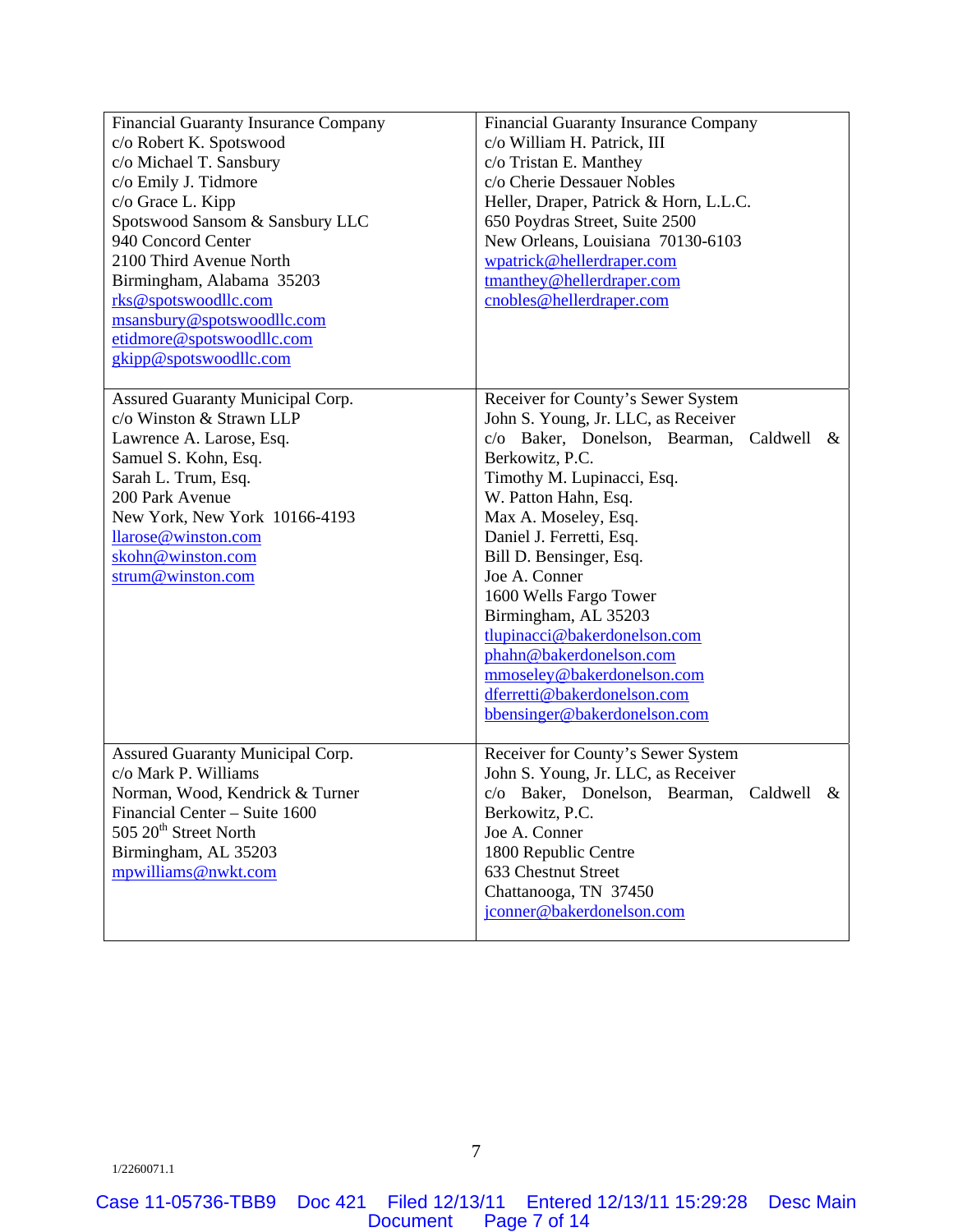| Syncora Guarantee, Inc.                    | Jefferson County Personnel Board |
|--------------------------------------------|----------------------------------|
| c/o Quinn Emanuel Urquhart & Sullivan, LLP | c/o Lee R. Benton                |
| Jonathan E. Pickhardt                      | c/o Jamie A. Wilson              |
| Jake M. Shields                            | Benton & Centeno, LLP            |
| Susheel Kirpalani                          | 2019 3rd Avenue North            |
| Daniel Holzman                             | Birmingham, AL 35203             |
| Eric Kay                                   | lbenton@bcattys.com              |
| Katherine Scherling                        | jwilson@bcattys.com              |
| 51 Madison Avenue, 22 <sup>nd</sup> Floor  |                                  |
| New York, NY 10010                         |                                  |
| jonpickhardt@quinnemanuel.com              |                                  |
| jakeshields@quinnemanuel.com               |                                  |
| susheelkirpalani@quinnemanuel.com          |                                  |
| danielholzman@quinnemanuel.com             |                                  |
| erickay@quinnemanuel.com                   |                                  |
| katherinescherling@quinnemanuel.com        |                                  |
|                                            |                                  |
| Bayern LB                                  | Bayern LB                        |
| c/o Edward A. Smith                        | c/o Joseph Campagna              |
| Venable                                    | Vice President                   |
| Rockefeller Center                         | 560 Lexington Avenue             |
| 1270 Avenue of the Americas                | New York, New York 10022         |
| Twenty-fifth Floor                         | jcampagna@bayernlbny.com         |
| New York, NY 10020                         |                                  |
| EASmith@Venable.com                        |                                  |
|                                            |                                  |
| Societe Generale                           | Ambac Assurance Corporation      |
| c/o Jack Rose                              | c/o Charles L. Denaburg          |
| <b>Ashurst LLP</b>                         | Najjar Denaburg, P.C.            |
| <b>Times Square Tower</b>                  | 2125 Morris Avenue               |
| 7 Times Square                             | Birmingham, AL 35203             |
| New York, NY 10036                         | cdenaburg@najjar.com             |
| Jack.rose@ashurst.com                      |                                  |
| Jeffrey Weissman, D.D.S.                   | Ambac Assurance Corporation      |
| Jeffrey Weissman, D.D.S., P.C.             | c/o Miles W. Hughes              |
| Keith Shannon                              | c/o William P. Smith             |
| Individually and as Class Representatives  | c/o Robert A. Dall'Asta          |
| c/o Wilson F. Green                        | McDermott Will & Emery LLP       |
| Fleenor & Green, LLP                       | 227 West Monroe Street           |
| 204 Marina Drive, Ste. 200                 | Chicago, Illinois 60606          |
| Tuscaloosa, AL 35406                       | mwhughes@mwe.com                 |
| wgreen@fleenorgreen.com                    | wsmith@mwe.com                   |
|                                            | rdallasta@mwe.com                |
|                                            |                                  |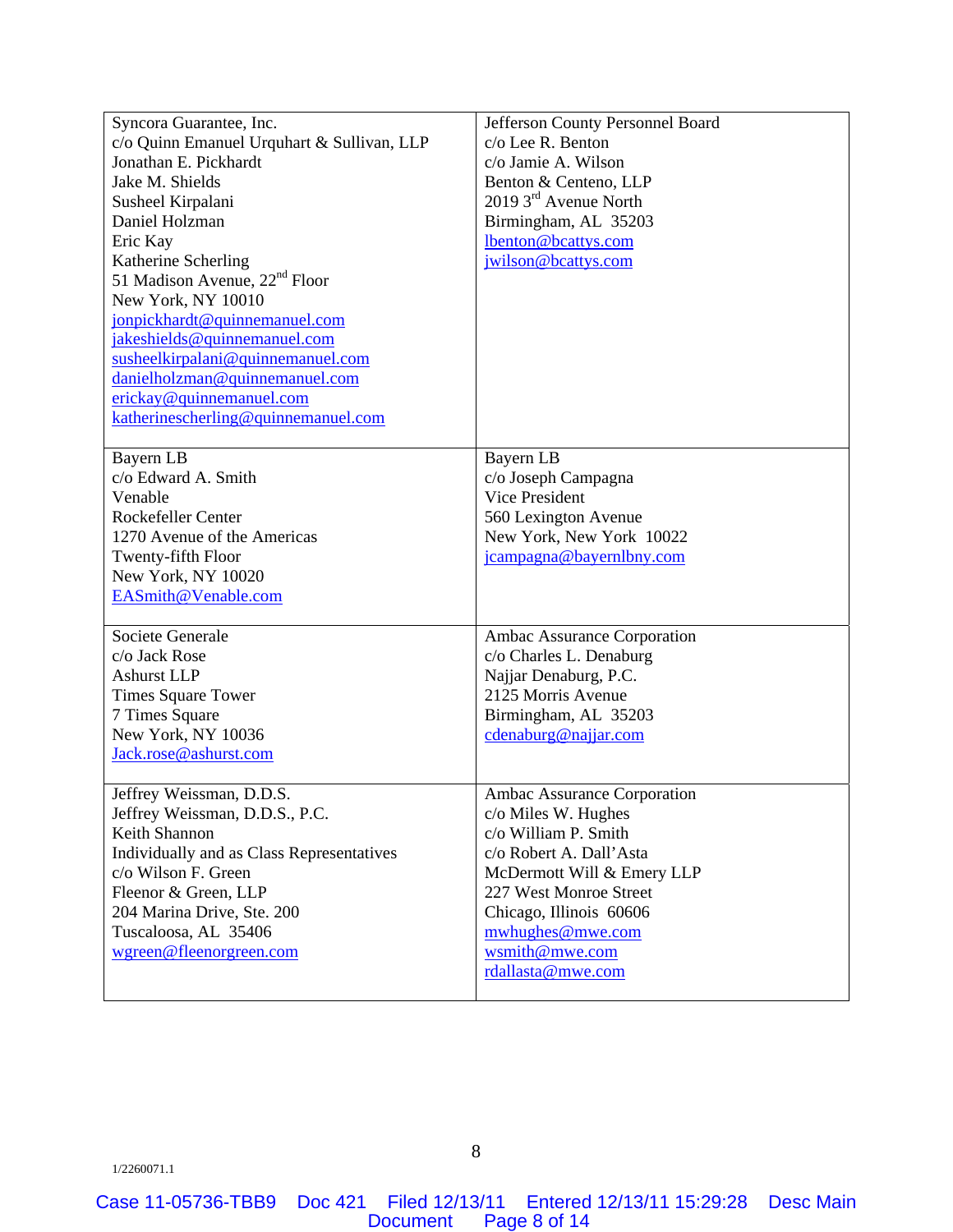| Jeffrey Weissman, D.D.S.                     | J.P. Morgan Securities, Inc.         |
|----------------------------------------------|--------------------------------------|
| Jeffrey Weissman, D.D.S., P.C.               | JPMorgan Chase Bank, N.A.            |
| Keith Shannon                                | c/o Clark R. Hammond                 |
| Individually and as Class Representatives    | Johnston Barton Proctor & Rose, LLP  |
| c/o Brian R. Walding                         | 569 Brookwood Village, Suite 901     |
| WALDING, LLC                                 | Birmingham, AL 35209                 |
| 505 20 <sup>th</sup> Street North, Suite 620 | crh@johnstonbarton.com               |
|                                              |                                      |
| Birmingham, AL 35203                         |                                      |
| bwalding@waldinglaw.com                      |                                      |
| City of Birmingham                           | Cooper Shattuck, Esq.                |
| c/o Michael M. Fliegel                       | Legal Advisor                        |
| <b>Assistant City Attorney</b>               | Office of the Governor               |
| Legal Dept.                                  | State of Alabama                     |
| 710 20 <sup>th</sup> Street North            | Office of the Governor               |
| Birmingham, AL 35203                         | State Capitol, Room N-104            |
| Mike.Fliegel@ci.birmingham.al.us             | 600 Dexter Avenue                    |
|                                              | Montgomery, AL 36130                 |
|                                              | cooper.shattuck@governor.alabama.gov |
|                                              |                                      |
| Societe Generale                             | City of Center Point, Alabama        |
| c/o Donald M. Wright                         | c/o Robert C. Keller                 |
| c/o Stephen B. Porterfield                   | Russo, White & Keller, P.C.          |
| Sirote & Permutt, P.C.                       | 315 Gadsden Highway, Suite D         |
| 2311 Highland Avenue South                   | Birmingham, AL 35235                 |
| Birmingham, AL 35205                         | rjlawoff@bellsouth.net               |
| dwright@sirote.com                           |                                      |
| sporterfield@sirote.com                      |                                      |
|                                              |                                      |
| National Public Finance Guarantee Corp.      | Syncora Guarantee, Inc.              |
| c/o Benjamin S. Goldman                      | c/o Richard P. Carmody               |
| Hand Arendall LLC                            | c/o Henry E. Simpson                 |
| 1200 Park Place Tower                        | c/o Lawrence J. McDuff               |
| 2001 Park Place North                        | c/o Russell J. Rutherford            |
| Birmingham, AL 35203                         | c/o David K. Bowsher                 |
| bgoldman@handarendall.com                    | Adams and Reese LLP                  |
|                                              | 2100 Third Avenue North, Suite 1100  |
|                                              | Birmingham, AL 35203                 |
|                                              | richard.carmody@arlaw.com            |
|                                              | henry.simspon@arlaw.com              |
|                                              | laurence.mcduff@arlaw.com            |
|                                              | russell.rutherford@arlaw.com         |
|                                              | David.Bowsher@arlaw.com              |
|                                              |                                      |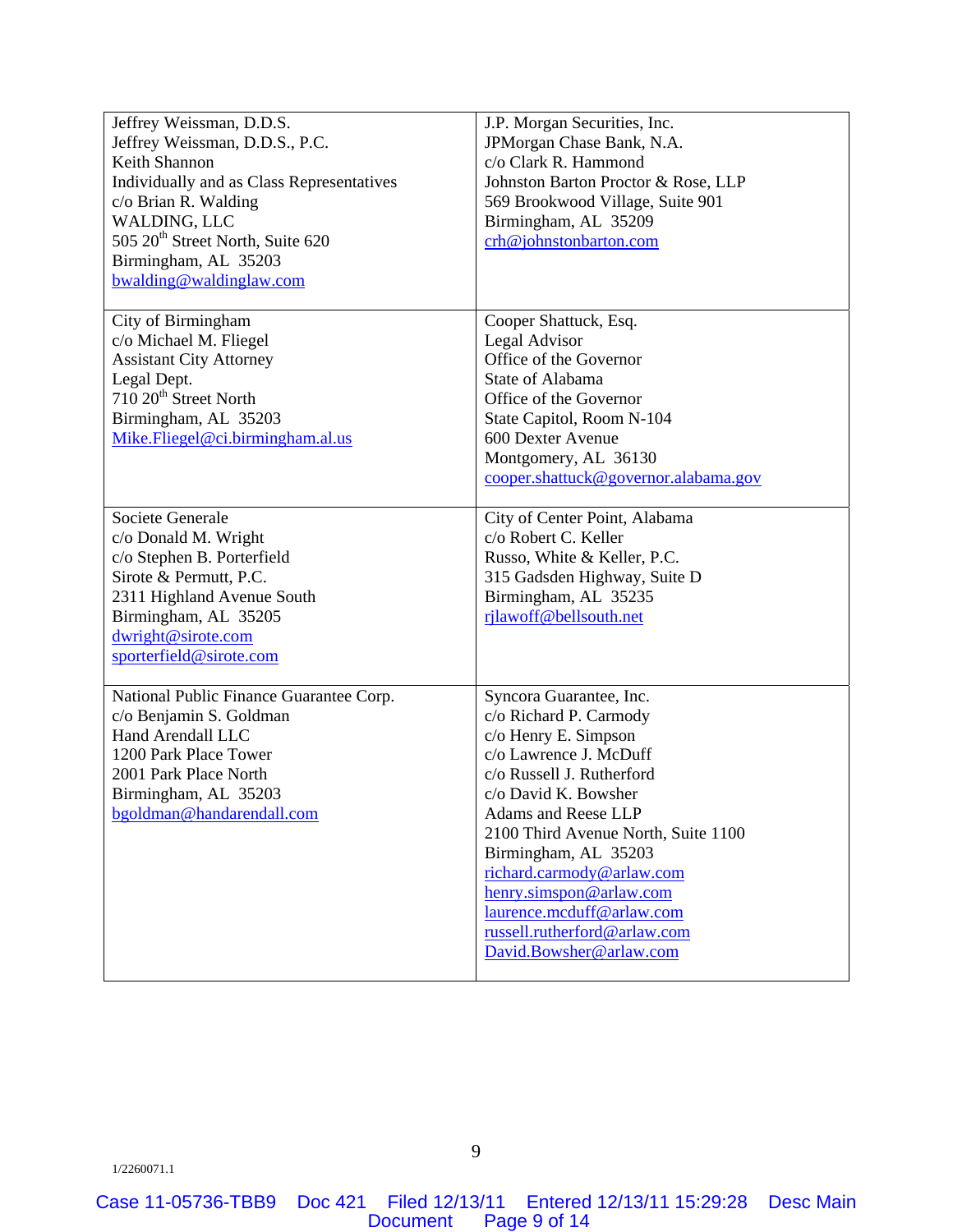| National Public Finance Guarantee Corp.                                                                                                                                                                                                                                                            | National Public Finance Guarantee Corp.                                                                                                                                              |
|----------------------------------------------------------------------------------------------------------------------------------------------------------------------------------------------------------------------------------------------------------------------------------------------------|--------------------------------------------------------------------------------------------------------------------------------------------------------------------------------------|
| c/o Mark A. Cody                                                                                                                                                                                                                                                                                   | c/o Amy Edgy Ferber                                                                                                                                                                  |
| Jones Day                                                                                                                                                                                                                                                                                          | Jones Day                                                                                                                                                                            |
| 77 West Wacker                                                                                                                                                                                                                                                                                     | 1420 Peachtree Street, N.E.                                                                                                                                                          |
| Chicago, IL 60601-1676                                                                                                                                                                                                                                                                             | Suite 800                                                                                                                                                                            |
| macody@jonesday.com                                                                                                                                                                                                                                                                                | Atlanta, GA 30309-3053<br>aeferber@jonesday.com                                                                                                                                      |
| Syncora Guarantee, Inc.                                                                                                                                                                                                                                                                            | The Securities and Exchange Commission                                                                                                                                               |
| c/o Matthew Scheck                                                                                                                                                                                                                                                                                 | <b>SEC Headquarters</b>                                                                                                                                                              |
| Quinn Emanuel Urquhart & Sullivan, LLP                                                                                                                                                                                                                                                             | 100 F Street, NE                                                                                                                                                                     |
| 865 South Figueroa Street, 10 <sup>th</sup> Floor                                                                                                                                                                                                                                                  | Washington, DC 20549-9040                                                                                                                                                            |
| Los Angeles, CA 90017                                                                                                                                                                                                                                                                              | Attention: Morgan Bradylyons, Senior Counsel                                                                                                                                         |
| matthewscheck@quinnemanuel.com                                                                                                                                                                                                                                                                     | bradylyonsm@sec.gov                                                                                                                                                                  |
| Securities and Exchange Commission<br><b>Reorganization Branch</b><br>950 East Paces Ferry Road, N.E., Suite 900<br>Atlanta, GA 30326-1382<br>Attention:<br>Susan R. Sherrill-Beard, Senior Trial Counsel<br>David W. Bradley, Senior Trial Counsel<br>sherrill-beards@sec.gov<br>baddleyd@sec.gov | The Bank of Nova Scotia<br>c/o Laura E. Appleby<br>Chapman and Cutler LLP<br>330 Madison Ave.<br>$34th$ Floor<br>New York, NY 10017<br>appleby@chapman.com                           |
| Lloyds TSB Bank PLC<br>c/o Laura E. Appleby<br>Chapman and Cutler LLP<br>330 Madison Ave.<br>$34th$ Floor<br>New York, NY 10017<br>appleby@chapman.com                                                                                                                                             | The Bank of Nova Scotia<br>c/o Ann E. Acker<br>c/o James E. Spiotto<br>Chapman and Cutler, LLP<br>111 W. Monroe St.<br>Chicago, IL 60603<br>acker@chapman.com<br>spiotto@chapman.com |
| Lloyds TSB Bank PLC                                                                                                                                                                                                                                                                                | Appellant Carmella Macon                                                                                                                                                             |
| c/o Ann E. Acker                                                                                                                                                                                                                                                                                   | Appeal No. 1101270 in the Supreme Court of                                                                                                                                           |
| c/o James E. Spiotto                                                                                                                                                                                                                                                                               | Alabama                                                                                                                                                                              |
| Chapman and Cutler, LLP                                                                                                                                                                                                                                                                            | c/o Matthew Weathers                                                                                                                                                                 |
| 111 W. Monroe St.                                                                                                                                                                                                                                                                                  | Weathers Law Firm, LLC                                                                                                                                                               |
| Chicago, IL 60603                                                                                                                                                                                                                                                                                  | P.O. Box 1826                                                                                                                                                                        |
| acker@chapman.com                                                                                                                                                                                                                                                                                  | Birmingham, AL 35201                                                                                                                                                                 |
| spiotto@chapman.com                                                                                                                                                                                                                                                                                | mweathersmatt@gmail.com                                                                                                                                                              |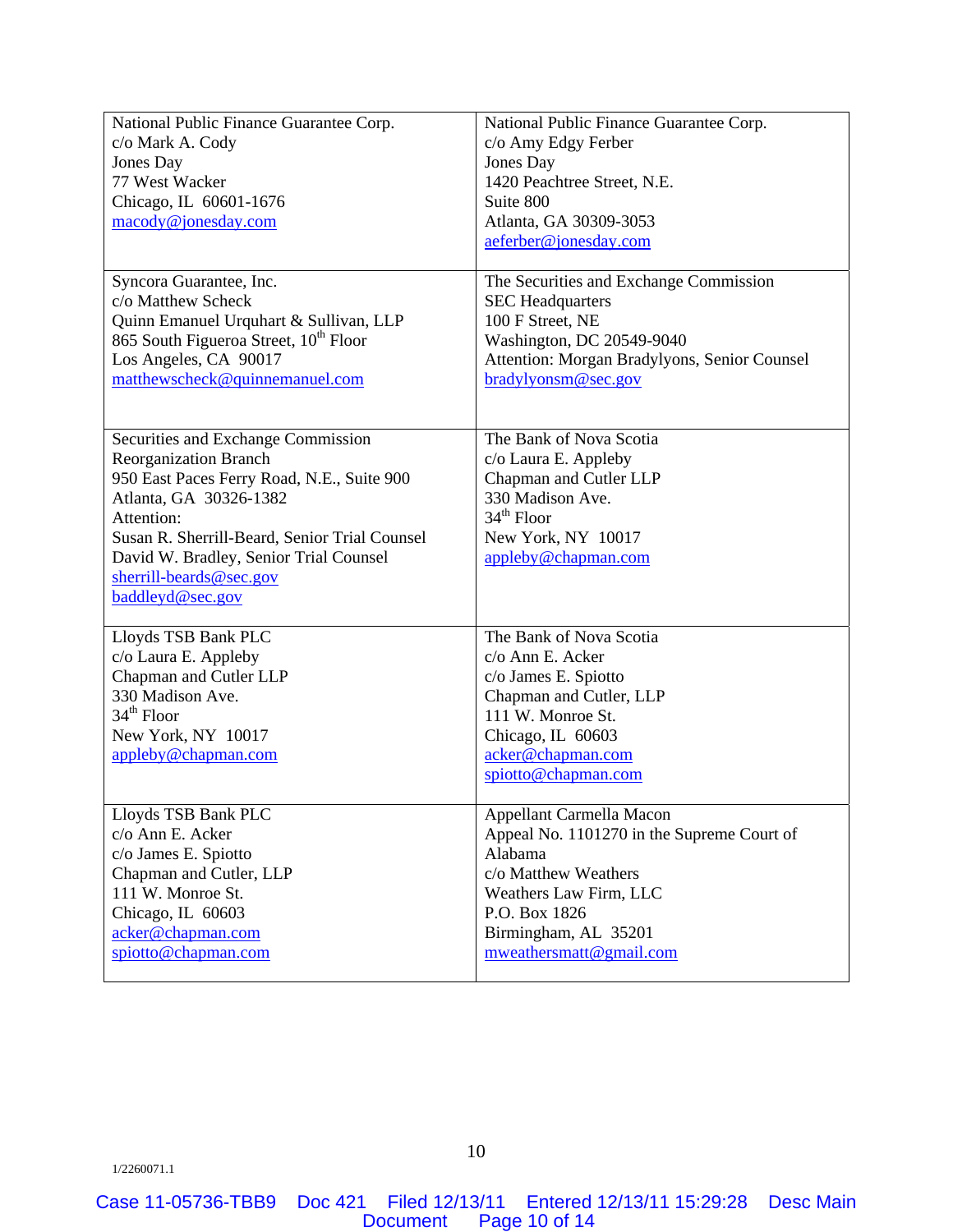| Lloyds TSB Bank PLC                                | U.S. Bank National Association, in its capacity as |
|----------------------------------------------------|----------------------------------------------------|
| c/o Donald M. Wright                               | <b>Indenture Trustee</b>                           |
| c/o Stephen B. Porterfield                         | c/o Clark T. Whitmore                              |
| Sirote & Permutt, P.C.                             | c/o Kesha L. Tanabe                                |
| 2311 Highland Avenue S.                            | Maslon Edleman Borman & Brand, LLP                 |
| Birmingham, AL 35205                               | 3300 Wells Fargo Center                            |
| dwright@sirote.com                                 | 90 South Seventh Street                            |
| sporterfield@sirote.com                            | Minneapolis, MN 55402-4140                         |
|                                                    | clark.whitmore@maslon.com                          |
|                                                    | kesha.tanabe@maslon.com                            |
|                                                    |                                                    |
|                                                    |                                                    |
| <b>Appellant William Casey</b>                     | Beckman Coulter, Inc.                              |
| Appeal No. 1101361 in Supreme Court of Alabama     | c/o Kirk B. Burkley                                |
| c/o Matthew Weathers                               | Bernstein Law Firm, P.C.                           |
| Weathers Law Firm, LLC                             | Suite 2200 Gulf Tower                              |
| P.O. Box 1826                                      | Pittsburgh, PA 15219-1900                          |
| Birmingham, AL 35201                               | kburkley@bernsteinlaw.com                          |
| mweathersmatt@gmail.com                            |                                                    |
| U.S. Bank National Association, in its capacity as | The Depository Trust & Clearing Corporation        |
| <b>Indenture Trustee</b>                           | A Party in Interest                                |
| c/o Charles R. Johanson III                        | c/o Adam T Berkowitz                               |
| Engel, Hairston, & Johanson, P.C.                  | c/o Lawrence S. Elbaum                             |
| $4^{th}$ Floor, 109 $20^{th}$ Street (35203)       | Proskauer Rose LLP                                 |
| P.O. Box 11405                                     | Eleven Time Square                                 |
| Birmingham, AL 35202                               | New York, NY 10036-8299                            |
| rjohanson@ehjlaw.com                               | aberkowitz@proskauer.com                           |
|                                                    | lelbaum@proskauer.com                              |
|                                                    |                                                    |
| David Perry, Esq.                                  | City of Birmingham, Alabama                        |
| <b>Finance Director</b>                            | c/o U.W. Clemon                                    |
| Office of the Governor                             | White Arnold & Dowd P.C.                           |
| State of Alabama                                   | 2025 Third Avenue North, Suite 500                 |
| Office of the Governor                             | Birmingham, AL 35203                               |
| State Capitol, Room N-104                          | uwclemon@waadlaw.com                               |
| 600 Dexter Avenue                                  |                                                    |
| Montgomery, AL 36130                               |                                                    |
| david.perry@governor.alabama.gov                   |                                                    |
|                                                    |                                                    |
| Wendell Major                                      | Jefferson County Board of Education                |
| Public Employee of Jefferson County Alabama        | c/o Whit Colvin                                    |
| 3775 Gillespie Road                                | Bishop, Colvin, Johnson & Kent, LLC                |
| Dolomite, AL 35061                                 | 1910 First Avenue North                            |
| majorpd@charter.net                                | Birmingham, AL 35203                               |
| wendellmajor@themajorlawgroup.com                  | wcolvin@bishopcolvin.com                           |
|                                                    |                                                    |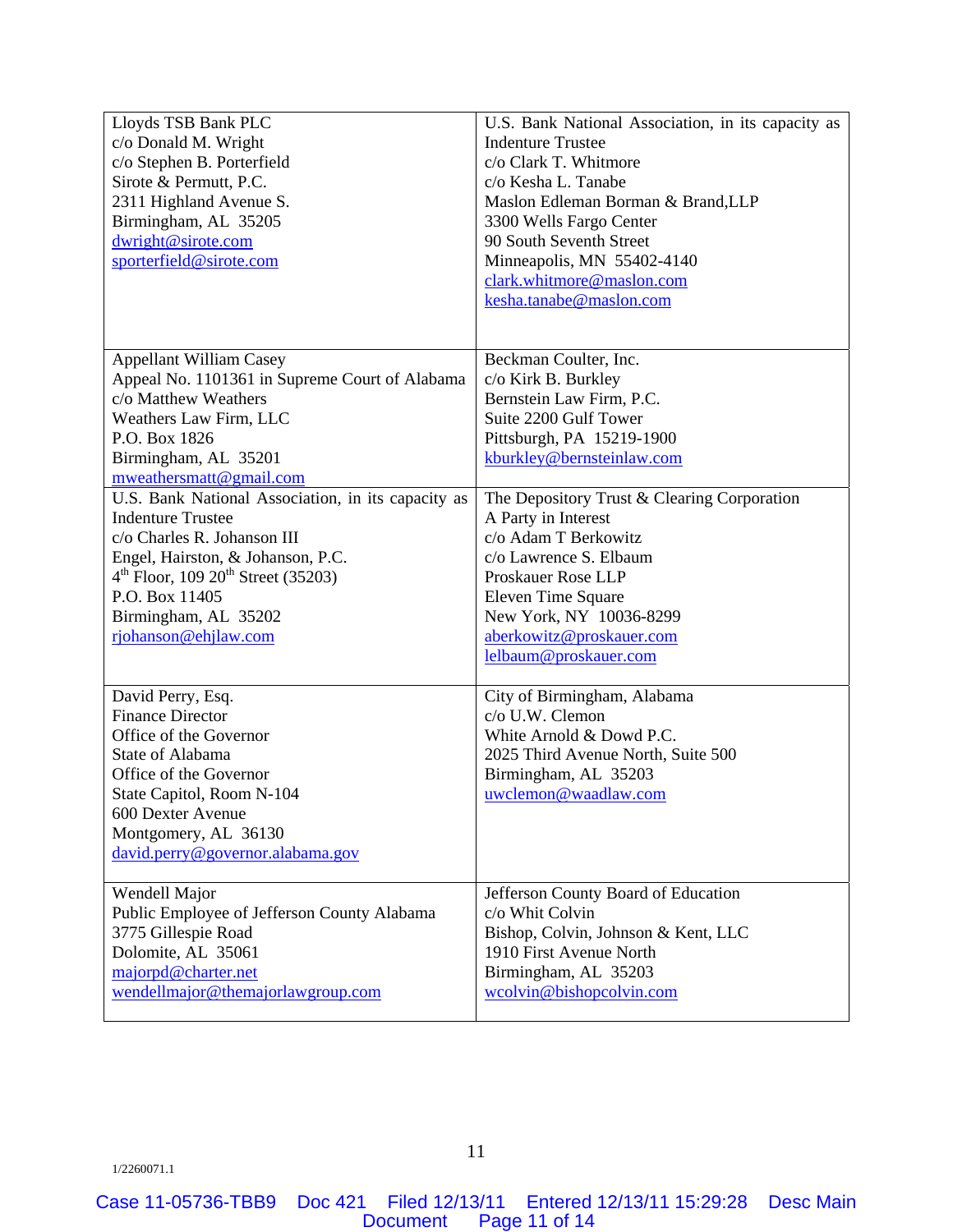| Beers Properties, LLC                                 | All Temps Systems, Inc.                           |
|-------------------------------------------------------|---------------------------------------------------|
| Creditor                                              | c/o Andre' M. Toffel                              |
| c/o W.L. Longshore, III                               | Andre' M. Toffel, P.C.                            |
| Longshore, Buck & Longshore, P.C.                     | Suite 300                                         |
| 2009 Second Avenue North                              | 600 North, 20 <sup>th</sup> Street                |
| Birmingham, AL 35203                                  | Birmingham, AL 35203                              |
| Billy3@longshorebuck.com                              | atoffel@toffelp.com                               |
|                                                       |                                                   |
| Mike Hale, in his official capacity as Sheriff of     | Elevator Maintenance and Repair, Inc.             |
| Jefferson County, Alabama                             | Creditor                                          |
| c/o Robert R. Riley                                   | c/o Charles N. Parnell, III                       |
| c/o Keith Jackson                                     | Parnell & Crum, P.A.                              |
| c/o Jay Murrill                                       | P.O. Box 2189                                     |
| Riley & Jackson, P.C.                                 | Montgomery, AL 36102-2180                         |
| 1744 Oxmoor Road                                      | bkrp@parnellcrum.com                              |
| Birmingham, AL 35209                                  |                                                   |
| jay@rileyjacksonlaw.com                               |                                                   |
|                                                       |                                                   |
| Gene J. Gonsoulin                                     | Wells Fargo Bank, National Association<br>as      |
| A Party in Interest                                   | <b>Indenture Trustee</b>                          |
| c/o A. Wilson Webb                                    | c/o Eric A. Schaffer                              |
| Webb Law Firm                                         | c/o Luke A. Sizemore                              |
| 4416 Linpark Drive                                    | c/o Mike C. Buckley                               |
| Birmingham, AL 35222                                  | Reed Smith LLP                                    |
| awilsonwebb@gmail.com                                 | 225 Fifth Ave., Suite 1200                        |
|                                                       | Pittsburgh, PA 15230-2009                         |
|                                                       | eschaffer@reedsmith.com                           |
|                                                       | lsizemore@reedsmith.com                           |
|                                                       | mbuckley@reedsmith.com                            |
|                                                       |                                                   |
| David Swanson                                         | Fraternal Order of Police Lodge 64                |
| <b>Interested Party</b>                               | Robert Thompson, Aubrey Finley and William D.     |
| c/o Henry J. Walker                                   | McAnally et al. on behalf of the Employees of the |
| Walker Law Firm                                       | Jefferson County Sheriff's Office                 |
| 2330 Highland Ave.                                    | c/o Raymond P. Fitzpatrick                        |
| Birmingham, AL 35205                                  | 1929 Third Avenue North                           |
| henryjwalker@bellsouth.net                            | Birmingham, Alabama 35203                         |
|                                                       | rpfitzpatrick@fcclawgroup.com                     |
|                                                       |                                                   |
| <b>Bill George</b>                                    | Medical Data Systems Inc.                         |
| c/o Jon C. Goldfarb                                   | c/o Bryan G. Hale                                 |
| c/o Daniel Arciniegas                                 | <b>Starnes Davis Florie LLP</b>                   |
| c/o L. William Smith                                  | 100 Brookwood Place, 7 <sup>th</sup> Floor        |
| Wiggins, Childs, Quinn & Pantazis, LLC                | Birmingham, AL 35209                              |
| The Kress Building, 301 19 <sup>th</sup> Street North | bgh@starneslaw.com                                |
| Birmingham, AL 35203                                  |                                                   |
| wsmith@wcqp.com                                       |                                                   |
|                                                       |                                                   |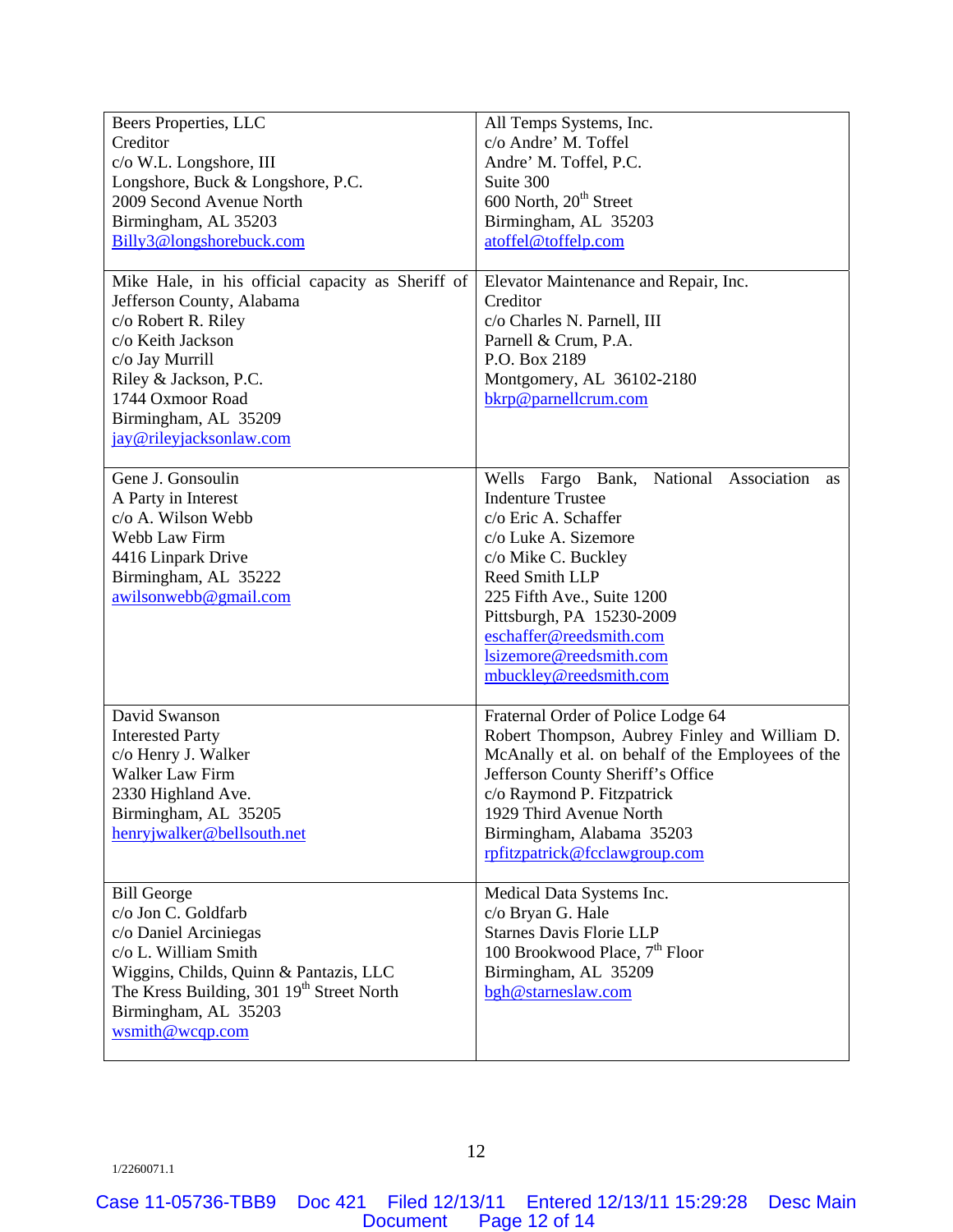# **VIA U.S. MAIL:**

| Luther Strange, Esq.                                   | Alabama Department of Environmental            |
|--------------------------------------------------------|------------------------------------------------|
| <b>Attorney General</b>                                | Management                                     |
| State of Alabama                                       | c/o Tom Johnston, Esq.                         |
| 501 Washington Avenue                                  | <b>General Counsel</b>                         |
| Montgomery, AL 36130                                   | 1400 Coliseum Blvd.                            |
|                                                        | Montgomery AL 36110                            |
|                                                        |                                                |
| <b>Environmental Protection Agency</b>                 | <b>Environmental Protection Agency</b>         |
| Ariel Rios Building                                    | Atlanta Federal Center                         |
| 1200 Pennsylvania Avenue, N.W.                         | 61 Forsyth Street, SW                          |
| Washington, DC 20460                                   | Atlanta, GA 30303-3104                         |
|                                                        |                                                |
| The Depository Trust Company, on behalf of the         | <b>Internal Revenue Service</b>                |
| holders of the Jefferson County, Alabama, General      | <b>Centralized Insolvency Operation</b>        |
| <b>Obligation Capital Improvement Warrants, Series</b> | 600 Arch Street                                |
| 2003-A and 2004-A                                      | Philadelphia, PA 19106                         |
| 55 Water Street                                        |                                                |
| New York, NY 10041                                     |                                                |
|                                                        |                                                |
| Shoe Station, Inc.                                     | Bayerische Landesbank                          |
| Attn: Michael T. Cronin, Esq.                          | 560 Lexington Avenue<br>$18th$ Floor           |
| Johnson Pope Bokor Ruppel & Burns, LLP                 |                                                |
| 911 Chestnut Street                                    | New York, NY 10022                             |
| Clearwater, FL 33576                                   | Attn: Francis X. Doyle                         |
|                                                        | <b>Second Vice President</b>                   |
| The Bank of New York Mellon Trust Company,             | National Public Finance Guarantee Corp. (f/k/a |
| N.A. (f/k/a The Bank of New York Trust Company         | MBIA Insurance Corp.), as insurer of the       |
| of Florida, N.A.), as registrar, transfer agent and    | General Obligation Capital Improvement and     |
| paying agent                                           | Refunding Warrants, 2003-A and Series 2004-A   |
| Attn: Charles S. Northen, IV                           | Attn: Daniel McManus, General Counsel          |
| 505 N. 20 <sup>th</sup> Street                         | 113 King Street                                |
| Suite 950                                              | Armonk, NY 10504                               |
|                                                        |                                                |
| Birmingham, AL 35203                                   |                                                |
| Morris & Dickson Co LLC                                | City of Hoover                                 |
| 410 Kay Lane                                           | 100 Municipal Lane                             |
| Shreveport, LA 71115                                   | Birmingham, AL 35216                           |
|                                                        |                                                |
|                                                        |                                                |
|                                                        |                                                |
|                                                        |                                                |
| University of Alabama Health Services                  | Teklinks Inc.                                  |
| Foundation, P.C.                                       | 201 Summit Parkway                             |
| Attn: Patricia Pritchett                               | Homewood, AL 35209                             |
| 500 22 <sup>nd</sup> Street South, Suite 504           |                                                |
| Birmingham, AL 35233                                   |                                                |
|                                                        |                                                |